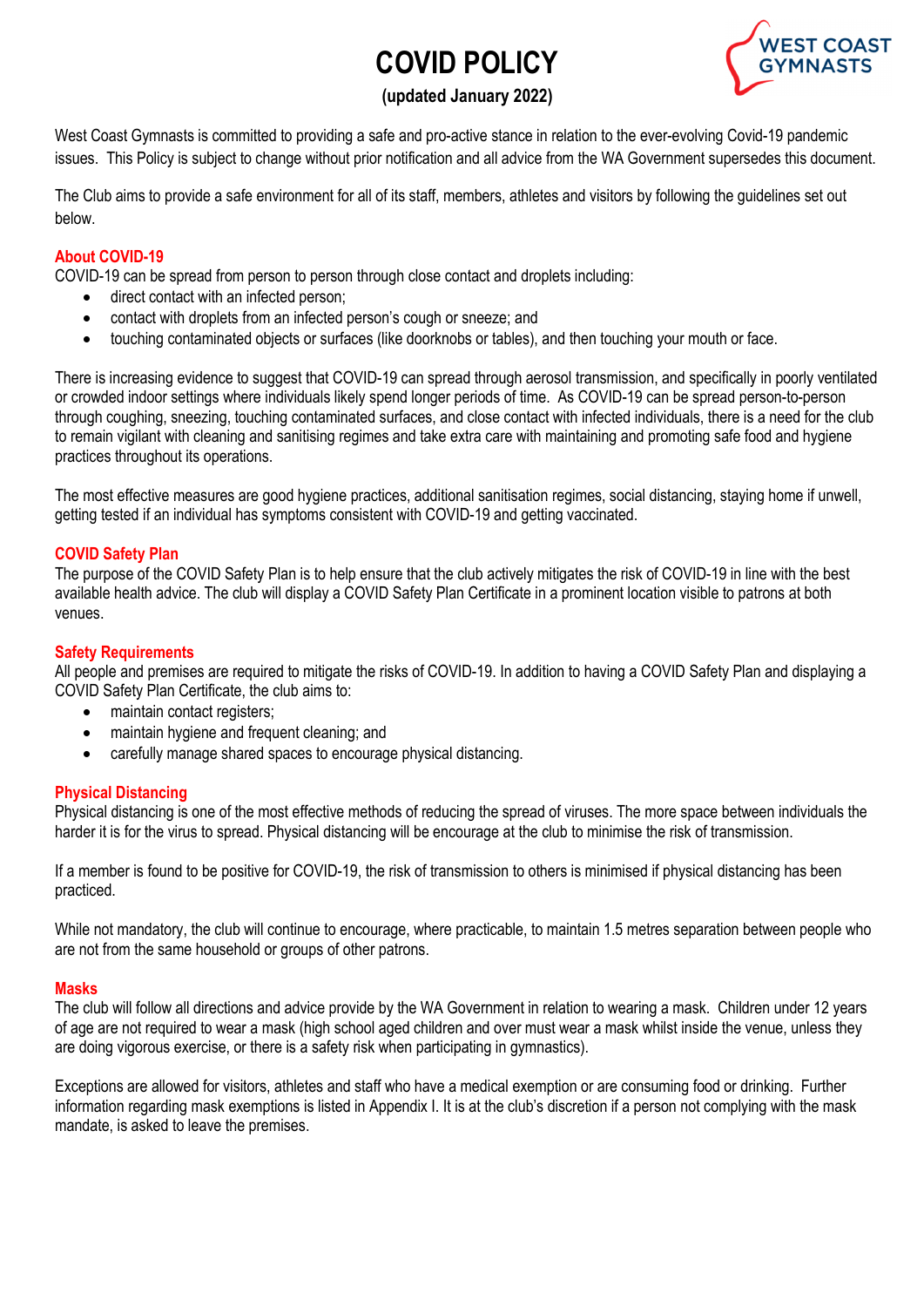#### **Managing shared spaces**

Where there are points of congregation or potential congestion, such as walkways, bathrooms, shared facilities, points of entry and exit, and payment areas, the club will try to:

- use signage and barriers to direct and manage the flow of traffic.
- implement a one-way traffic flow, such as a dedicated entrance and exit, to reduce congestion.
- reconfiguring the placement of furniture and equipment, by reducing the amount of seating or rearranging furniture, to allow for and encourage physical distancing.
- increase cleaning of communal amenities, such as bathrooms and change rooms
- encourage members to make payment online to avoid queues and additional persons in the foyer area.

#### **Managing patrons entering the venue**

Ingress and egress of our venues will be managed to ensure physical distancing. One-way traffic flow such as one dedicated entrance and another dedicated exit (where possible) can help minimise congestion. This is possible at the Senior Gym, however the Junior Gym does not have the capacity to do this.

Our venues will have easily visible signage to:

- tell patrons not to enter the premises if they are unwell;
- encourage patrons within a group to also practise physical distancing;
- direct patrons to follow the physical distancing principles; and
- avoid patrons crowding together in any one area.

Any staff member, athlete, spectator or visitor who appears to be unwell will be requested to leave the premises.

#### **Managing interactions between sporting participants and spectators**

Spectators will be kept to a minimum. The Senior Gym will not allow spectators for more than 20 minutes at the start of their athlete's training time, or 20 minutes prior to their finish time. The Junior Gym will allow spectators but tables and chairs will be staggered to ensure physical distancing is adhered to.

Staggered starting times for training sessions to avoid congestion has already been implemented and will remain in place.

#### **Managing interaction between staff/volunteers and patrons**

Staff/volunteers need to practice physical distancing to the best of their ability, avoiding direct contact and minimising face to face time in order to reduce the risk of transmission. If staff/volunteers come into direct contact with patrons, staff/volunteers should follow good hygiene practices such as hand washing and cleaning.

#### **Physical distancing between staff/volunteers**

The club will ensure that staff/volunteers stay at home if they are unwell. In addition to practising good hygiene and cleanliness, the following approaches will minimise the risk of transmission of communicable diseases in the work place and maximise continuity of business:

- encourage staff/volunteers to get vaccinated as soon as they are eligible;
- review scheduled classes and training regimes to reduce interaction;
- physical distancing during break times;
- physical distancing outside the workplace; and
- staff/volunteers should consider getting an annual flu vaccination.

# **Hygiene**

#### **Cleaning hands**

Regularly washing hands is an effective way to prevent the spread of germs and virus. If cleaning hands with soap and water:

- Lather for at least 20 seconds. Pay attention to the backs of hands and fingers, fingernails and the webbing between fingers.
- Rinse hands under running water and dry hands with a clean towel, or fresh paper towel.

If cleaning hands with an alcohol-based hand rub (hand sanitiser):

- Apply enough product to cover both hands.
- Rub all surfaces of both hands until they are dry.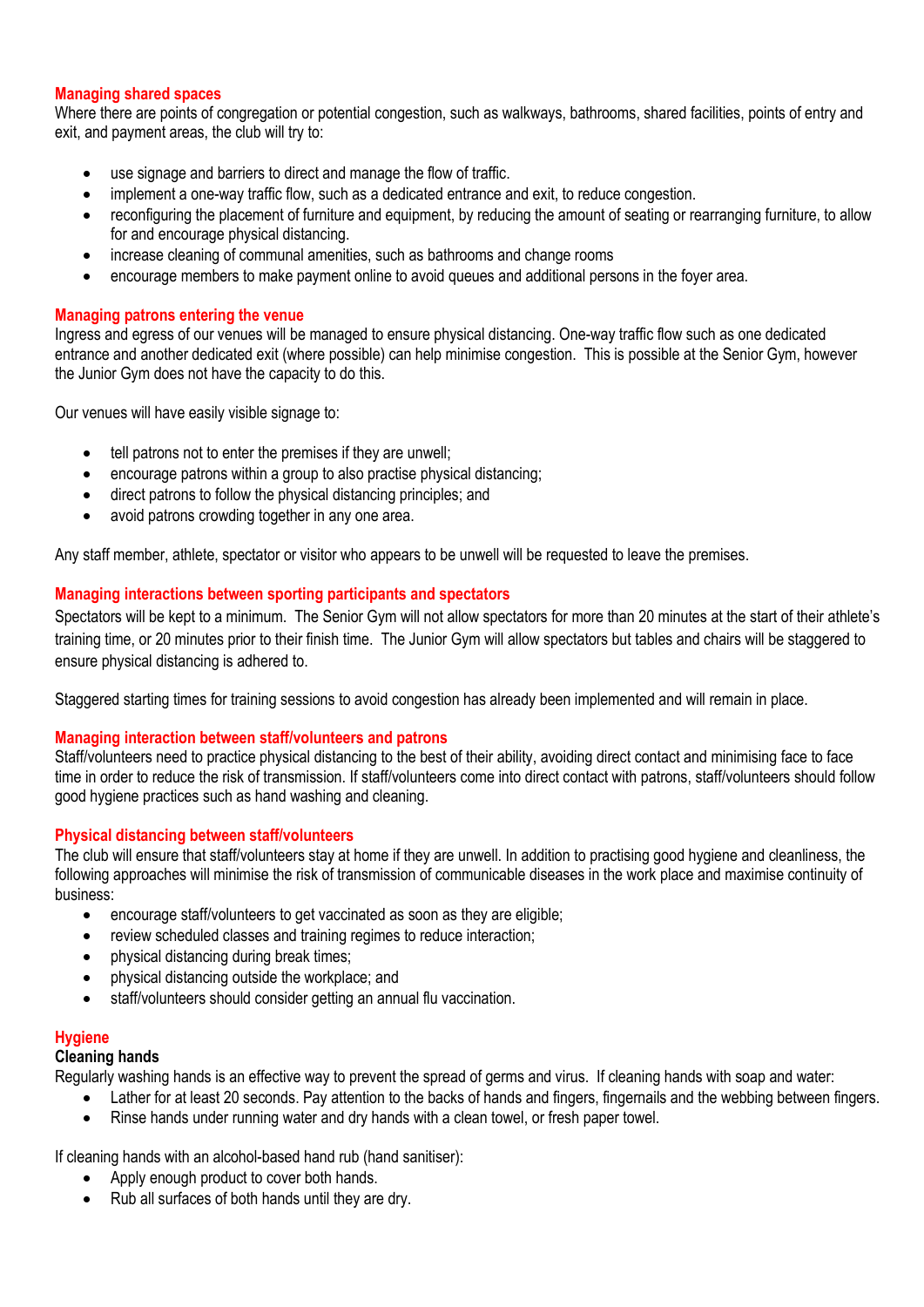The club will provide an alcohol-based hand sanitiser for customers at the entrance to the facilities.

Personal items will not be shared. This covers towels, water bottles and magnesium chalk, as well as wrist guards, gloves etc

#### **Washing equipment**

The following hygiene measures will be followed to continue to manage the risk of transmission:

- Where practical, staff will clean shared equipment between each use;
- continue to encourage athletes to bring their own equipment;
- implement and continue good hygiene measures following classes:
- regular cleaning is carried out during the day.

#### **Increased cleaning and sanitation regime**

It is important to ensure appropriate cleaning of common contact surfaces, 'high touch' items and shared amenities, such as handles, taps, lunch rooms, EFTPOS keypads and toilets. It is recommended that frequent cleaning in all areas is maintained. This is especially important in high traffic areas and any areas accessed by the public. If a surface may be contaminated, clean it with a common household disinfectant to kill the virus.

Cleaning products used must be approved for each particular surface to be cleaned. In general, combined detergent/disinfectant solutions or wipes are acceptable for hard surfaces. Some products such as bleach can damage fabrics, stainless steel and other surfaces. Some equipment cannot be cleaned.

#### **Payments**

Administration staff should promote cashless payments.

After handling money or cards, staff should consider washing their hands with soap and water, or an alcohol based hand sanitiser.

#### **Training and Education**

The club's Management Team will regularly communicate restrictions, policies and procedures. This can be via hard copy notices around the venue, electronic communication and via staff meetings.

#### **Compliance with Existing Legislation and Regulations**

In addition to the legal obligations arising from the Emergency Management Act and the Directions made under the Act, the club will continue to have obligations under legislation and regulations, including Worksafe legislation.

Businesses also have requirements under the *Protection of Information (Entry Registration Information Relating to COVID-19 and Other Infectious Diseases) Act 2021,* specifically relating to the management, storage and disposal of contact registration information.

#### **Response Planning**

Once notified, Public Health Officials are responsible for responding in the event that a person with possible COVID-19 infection enters the club.

#### **Maintaining Attendance Records**

Accurate and relevant records of people attending the premises will assist Public Health officials with contact tracing in the event of a positive COVID-19 case in our premises. The club is required to maintain attendance records for all visitors entering the premises. The below considerations may assist the club in meeting your obligations:

- Display a QR Code at the entry of the club and at other accessible locations.
- A physical contact register will also be available for patrons who do not use an electronic check in system.
- The club will store records securely and dispose of relevant records appropriately as soon as practicable following the 28 day retention period.

#### **Responding to a COVID-19 Incident**

If the club becomes aware that someone with a case of COVID-19 has been in the facility, the Manager will need to call the COVID-19 Public Hotline on 13COVID (13 26843) and follow the advice of public health officials.

If there is concern that a person is not adhering to quarantine requirements, the club will call 13 COVID for advice.

If someone is confirmed as having COVID-19 or is getting tested for COVID-19, they should already be at home. However, there may be circumstances where a person in the workplace is displaying COVID-like symptoms, such as a fever, cough, sore throat,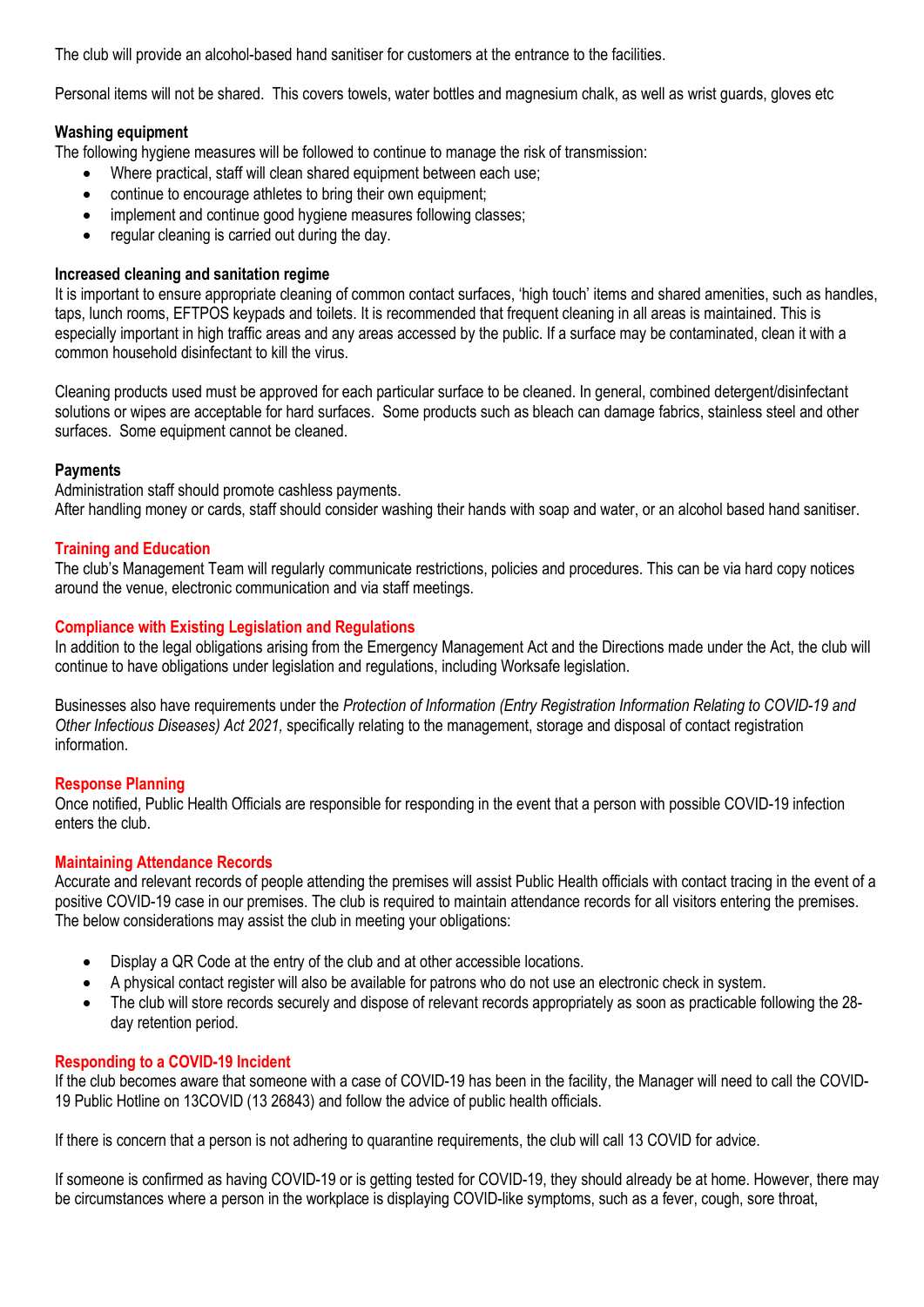shortness of breath and/or loss of smell/taste, or shares information (e.g. they have been in close contact with someone that has the virus) that causes the club to have reasonable concerns about their health and the health of others in the workplace.

The person could be staff, a volunteer, a client, customer or other visitor to the premises. Where this occurs:

#### **1. Inform the Operations Manager immediately, who should call public health and follow their advice.**

If the person has serious symptoms such as difficulty breathing, call 000 for urgent medical help. Otherwise, the Manager is to call the state public health unit by contacting the COVID-19 Public Hotline on 13 COVID and follow their advice. People who are unwell may be asked to seek the advice of a healthcare practitioner and, if appropriate, attend a COVID-19 clinic.

#### **2. Keep others away from the person**

Take steps to prevent the person from potentially spreading the virus by keeping others away from the person. The measures must be reasonable.

#### **3. Transport**

If transportation is required, follow the advice of public health staff. When transportation is required for known or suspected cases of COVID-19, private vehicles are the preferred method of transportation.

#### **4. Clean and disinfect**

Follow all public health advice about closing off affected areas and prevent access until they have been cleaned and disinfected. Information on cleaning for non-healthcare settings during the coronavirus (COVID-19) pandemic can be found in the Department of Health's COVID-19 environmental cleaning in non-healthcare settings factsheet.

#### **5. Assisting public health to identify close contacts**

Public health may ask for attendance records. The Manager is to provide these records to Public Health upon request. In the event a positive case is identified, public health officers will conduct interviews with the confirmed case to determine their contacts.

#### **Risk Assessment**

If there is concern about the risk of staff/volunteers being exposed to the virus at work, a risk assessment will be carried out with reference to the latest information available.

The club will develop prevention and control strategies appropriate to the workplace, in consultation with the staff/volunteers and Management Committee and ensure that all staff/volunteers are aware of and follow these strategies.

Regularly review of the COVID-19 risk management controls, in consultation with staff/volunteers and Management Committee, will help to decide whether any changes or additional control measures are required.

The club will commit to regular discussions about safety and health issues, for example during staff/volunteer meetings.

#### **Key Contacts**

- Dedicated Police Number: 131 444
- 13COVID (13 268 43):

#### **Further information**

- Coronavirus public information: www.healthywa.wa.gov.au/Articles/A\_E/Coronavirus
- COVID-19 industry information: www.health.wa.gov.au
- Resources on physical distancing: https://www.health.gov.au/resources/publications/coronavirus-covid-19-keeping-yourdistance https://www.health.gov.au/resources/videos/coronavirus-video-social-distancing
- Occupational safety and health information is available on the WorkSafe website www.dmirs.wa.gov.au
- National Principles for the resumption of Sport and Recreation activities
- Australian Institute of Sport (AIS) Framework for Rebooting Sport in a COVID-19 Environment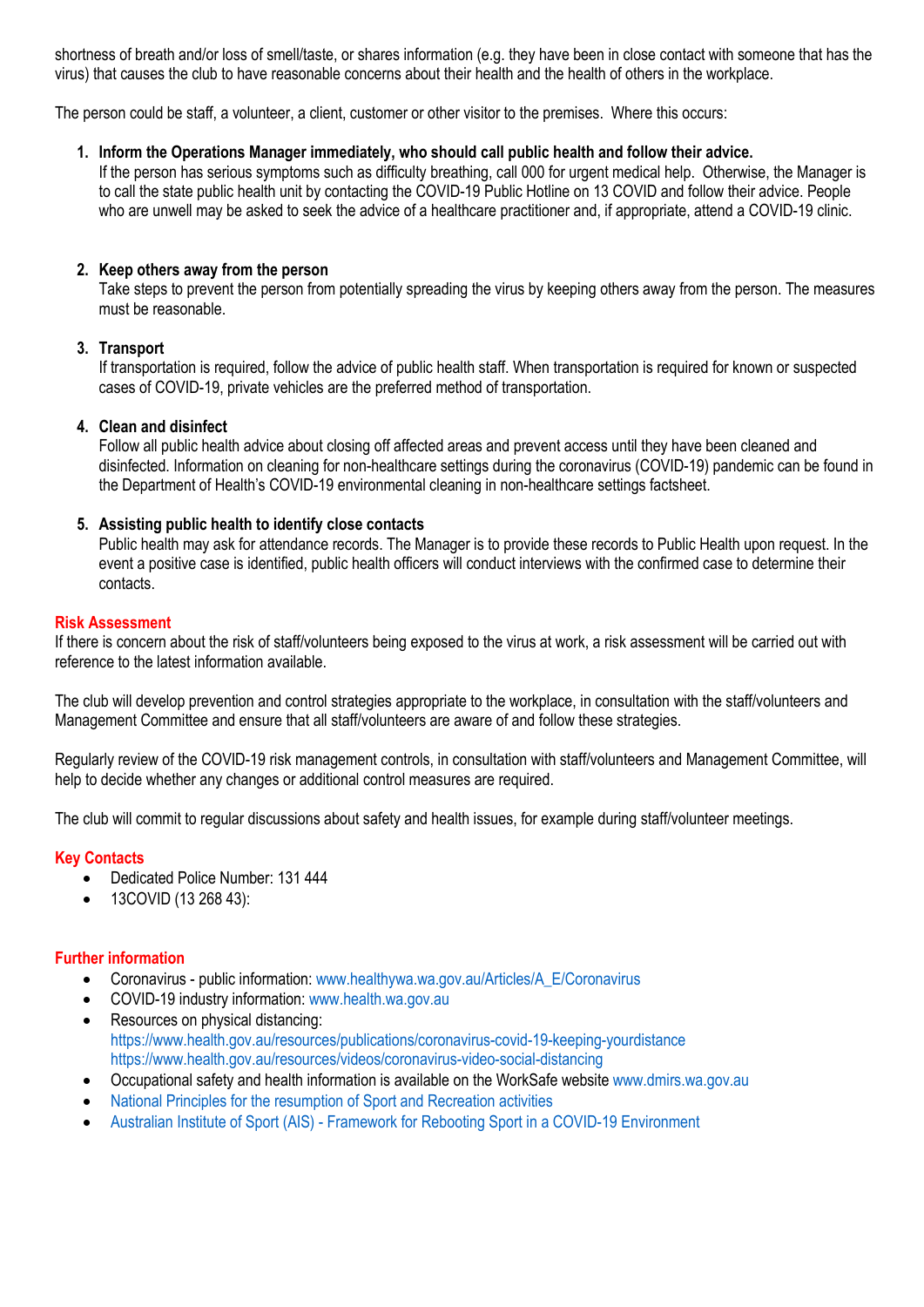## **ACTION PLAN**

# **This chart is to be used to assist with how to deal with covid-related issues:**

| Personal Hygiene      | <b>Hand Sanitiser Use</b>                                           | All athletes and staff to either wash their                                            |
|-----------------------|---------------------------------------------------------------------|----------------------------------------------------------------------------------------|
|                       |                                                                     | hands prior to entry or use hand sanitizer                                             |
|                       |                                                                     | All staff and athletes to wash their hands at<br>regular intervals                     |
|                       | <b>Physical Distancing</b>                                          | All members and visitors are encouraged                                                |
|                       |                                                                     | to maintain 1.5 metres separation between                                              |
|                       |                                                                     | people, where practicable                                                              |
|                       | Masks                                                               | All visitors mandated to wear masks must                                               |
|                       |                                                                     | do so unless there is an exemption                                                     |
|                       | Drink Fountain                                                      | Drink fountain to be used only for filling                                             |
|                       |                                                                     | water bottles - strictly no drinking from the                                          |
|                       |                                                                     | tap                                                                                    |
|                       | Personal Items                                                      | No sharing of towels, water bottles or other<br>personal items to be permitted         |
|                       |                                                                     | Contact your Supervisor immediately and                                                |
|                       | Staff feel unwell during class                                      | determine if you should go home                                                        |
|                       | Staff feel unwell prior to class                                    | Normal process to be followed - staff to let                                           |
|                       |                                                                     | their supervisor know of their illness                                                 |
|                       |                                                                     | immediately                                                                            |
|                       | Another staff member is unwell but still working                    | Contact your Supervisor immediately                                                    |
|                       |                                                                     |                                                                                        |
|                       | A child enters clearly showing signs of being unwell                | Coach to speak to their Supervisor and                                                 |
|                       |                                                                     | determine if that child needs to be sent                                               |
|                       |                                                                     | home. A phone call to parent/guardian                                                  |
|                       |                                                                     | may be required to determine the illness.                                              |
| <b>Illness</b>        |                                                                     | Use intercom to contact admin team and a                                               |
|                       |                                                                     | staff member will come over to assist. OR,                                             |
|                       |                                                                     | a staff member is welcome to use their                                                 |
|                       |                                                                     | own phone to call parent.                                                              |
|                       |                                                                     |                                                                                        |
|                       | A visitor is unwell in the waiting area and is<br>coughing/sneezing | Notify your supervisor to discuss further.                                             |
|                       |                                                                     | The visitor may be asked to leave the                                                  |
|                       |                                                                     | premises                                                                               |
|                       | Sneezing                                                            | All staff and athletes who sneeze must go                                              |
|                       |                                                                     | wash their hands with soap immediately                                                 |
|                       |                                                                     |                                                                                        |
| Venues                | <b>Cleaning Protocols</b>                                           | Cleaners to be employed twice per week                                                 |
|                       |                                                                     | to clean venues                                                                        |
|                       |                                                                     | Staff to ensure that cleaning of equipment<br>is done before, during and after classes |
|                       | Management of Shared Spaces                                         | Senior Gym to have designated entry and                                                |
|                       |                                                                     | exits                                                                                  |
|                       |                                                                     | Tables and chairs to be spaced to                                                      |
|                       |                                                                     | encourage distancing                                                                   |
| Policies & Procedures | <b>Fees Policy</b>                                                  | If an athlete, or their parent/guardian                                                |
|                       |                                                                     | contracted covid then the fees can be                                                  |
|                       |                                                                     | frozen immediately                                                                     |
|                       |                                                                     | If a family is required to quarantine/self                                             |
|                       | <b>Vaccination Certificates</b>                                     | isolate, then accounts can be frozen<br>Not required to be shown to enter the          |
|                       |                                                                     | facilities                                                                             |
|                       |                                                                     |                                                                                        |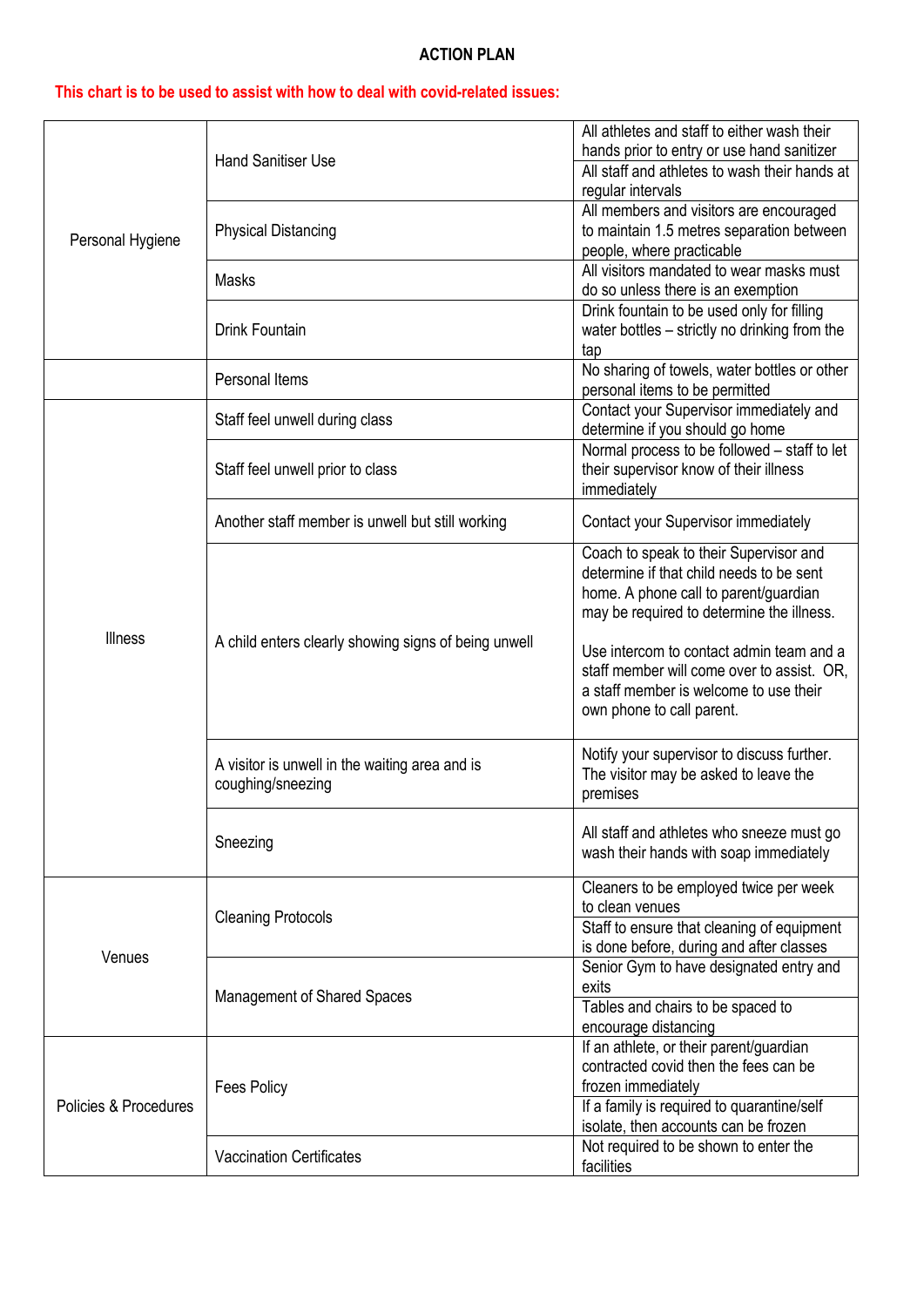|           | SafeWA App Check Ins                 | All visitors are required to sign in using the<br>SafeWA app, or fill out a manual sign-in<br>sheet                                                                                                                                                                                                                              |
|-----------|--------------------------------------|----------------------------------------------------------------------------------------------------------------------------------------------------------------------------------------------------------------------------------------------------------------------------------------------------------------------------------|
|           | Covid Safety Plan Certificate        | Displayed in a prominent location visible to<br>patrons                                                                                                                                                                                                                                                                          |
| Coaching  | Squad hugs and huddles not permitted | Hugs are a no-no, unless a child is in need<br>of being consoled.<br>Thumbs up are the new hugs. No hi-5s or                                                                                                                                                                                                                     |
|           |                                      | fist pumps<br>Coaches to limit their spotting, partner                                                                                                                                                                                                                                                                           |
|           | Spotting                             | work to be limited and kept to a minimum                                                                                                                                                                                                                                                                                         |
|           | Stamps no longer to be used          | Sticker usage only                                                                                                                                                                                                                                                                                                               |
|           | <b>Masks</b>                         | Coaches and Athletes mandated to wear<br>masks must do so unless doing vigorous<br>exercise or working on skills that a mask<br>could pose as a safety issue                                                                                                                                                                     |
|           | Personal Items                       | No sharing of magnesium chalk or other<br>items such as grips, straps etc                                                                                                                                                                                                                                                        |
| Cleaning  | <b>Cleaning Protocols</b>            | Cleaning regime to be implemented - add<br>protocols here to be be done later!! Look<br>up phase 4/5 cleaning sheets on<br>computer.                                                                                                                                                                                             |
| Employees | Elderly staff at risk                | Elderly staff encouraged to work from<br>home to avoid crowds                                                                                                                                                                                                                                                                    |
|           | Vaccinations                         | Encourage staff to get vaccinated<br>(although not mandated to be an<br>employee)                                                                                                                                                                                                                                                |
|           | Communication                        | If an employee is diagnosed with covid, the<br>club will:<br>Notify all staff immediately<br>$\bullet$<br>Undergo a comprehensive deep<br>$\bullet$<br>clean of the facility<br>Require all staff to get tested and<br>monitor symptoms<br>Staff to notify friends/family that a case has<br>been reported                       |
|           | Employment                           | If the club has to close if there is a positive<br>case identified from a visitor or employee,<br>or member, casual staff will be made to<br>stand down for the time being, and FT/PT<br>staff can either take leave without pay,<br>annual leave or Personal Leave.<br>Some admin hours may be available for<br>selected staff. |
|           | Coach                                | If a coach contracts covid, the following<br>protocol will happen:<br>Notify your manager<br>Provide med cert<br>Follow all medical advice<br>Apply for sick leave (PT and FT)<br>Keep in contact with colleagues<br>When well, a return to work cert will be<br>required to be handed in to management                          |